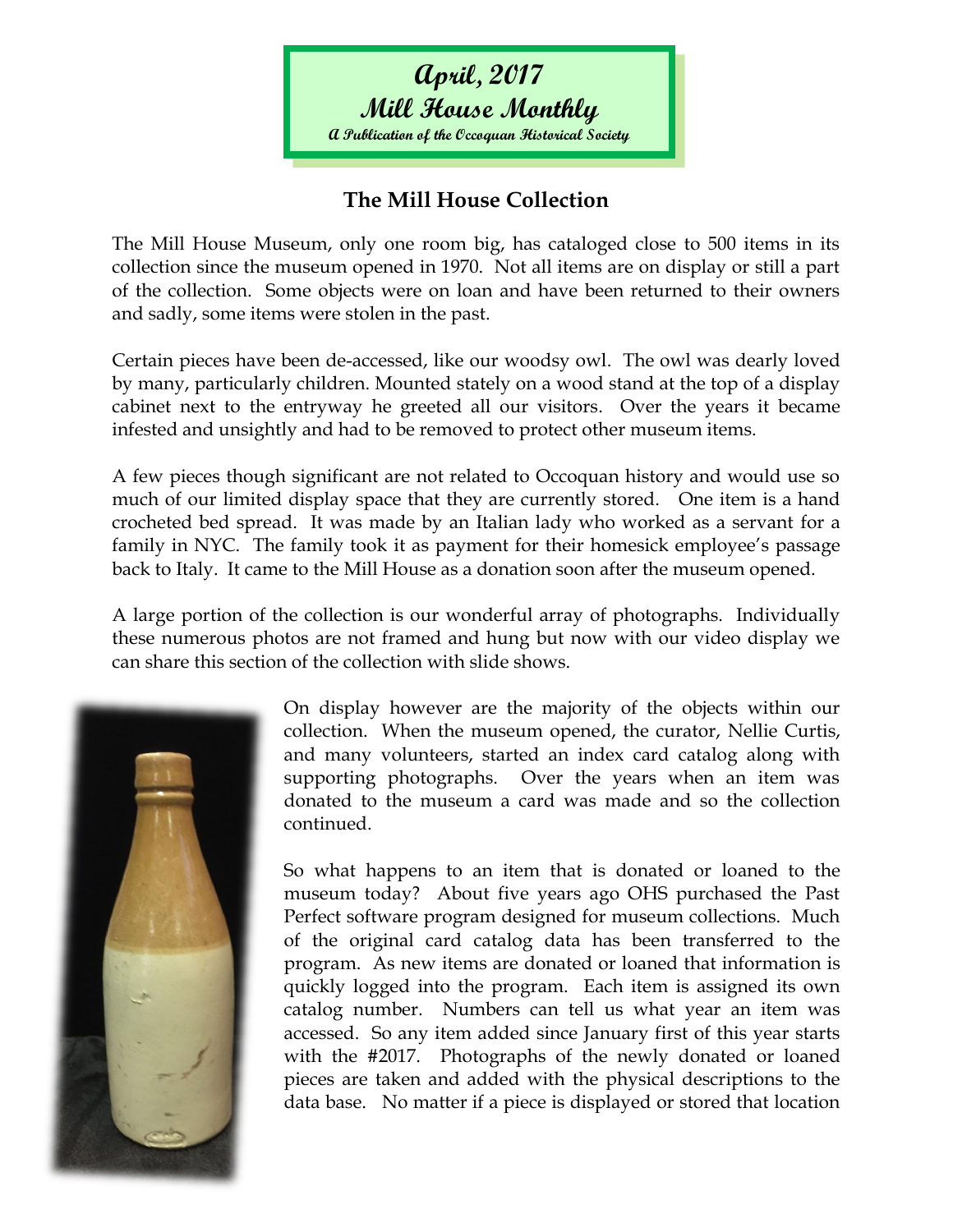information is also included. If an item is on loan the Past Perfect program can be set to alert us when it is time for the item to be returned to the owner.

In March our most recent item was donated to the museum. During work on the retaining wall along the river at Occoquan Regional Park a small midden pile was uncovered. A nearly perfect ginger beer bottle was among the refuse of an earlier



generation. The bottle was assigned #2017-1-9. It was the ninth item added to our collection this year. The #1 in the center of the catalog number refers to the type of item within the collection. The collection contains objects, photographs and a library.

The ginger beer pottery bottle was made between the years 1890-1920 and measures 8.75" tall and is 2.75" wide at the base. The #1 in the center of the Gray/Portobello stamp indicates it was made on day 1 of a 9 day cycle. It was crafted at the Gray pottery in Portobello Scotland, a suburb of Edinburg, located along the Firth of Forth. Shown are photos added to the Past Perfect software entry along with a physical description of the bottle, information about the donor, how the item was discovered and where it is currently located.

Ginger beer was a non-alcoholic beverage. While the 1908 prison construction was occurring, brick kilns being erected soon after, was a ginger beer opened to help quench the thirst of a tired worker on a hot Virginia day and tossed aside into the trash heap? Did someone from the Scottish pottery works come to Virginia and help construct the Lorton prison brick kilns and bring his own supply of tasty drinks from home? Hmmm……………………

Any physical donation or loan to the museum generates a certain amount of paperwork. Before an object can be left for consideration as a donation or loan a form needs to be filled out and signed by the potential donor acknowledging the item has been left at the museum. Once accepted, forms have to be filled out and sent to the donor for a signature allowing the release of the item to the museum.

The decision to de-access an item creates another form. The decision to actually remove an item from the museum collection is decided by a vote from the OHS Board. This information can be added to the Past Perfect entry related to that item.

So what item at the museum gets more comments than any other? Ii has to be the size 4½ woman's shoes. According to public opinion they are the narrowest, pointiest and most uncomfortable looking shoes they have ever seen! Visit the museum and you can decide.